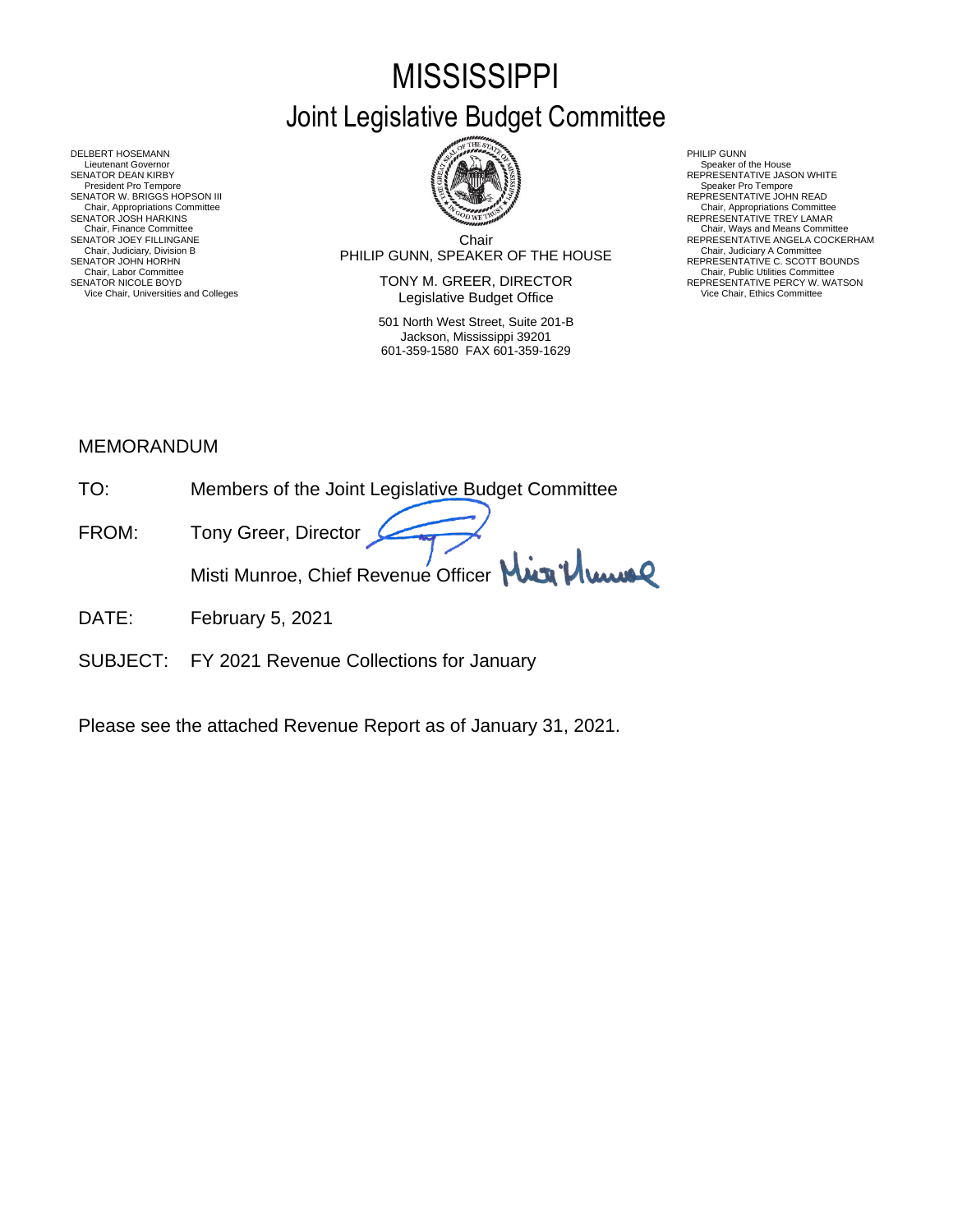





| <b>Source of Revenue Collections</b> | Month*  | <b>FYTD*</b> | Prior<br>Year** |
|--------------------------------------|---------|--------------|-----------------|
| Sales Tax                            | \$31.8  | \$165.5      | \$61.2          |
| Individual Income Tax                | 33.7    | 87.6         | 160.9           |
| Corporate Tax                        | 46.1    | 70.0         | 59.1            |
| Use Tax                              | 6.5     | 79.4         | 58.0            |
| <b>Gaming Tax</b>                    | 1.1     | 11.0         | $-2.1$          |
| <b>Total Collections</b>             | \$121.0 | \$446.3      | \$317.2         |

*\*Figures in millions above or below the Sine Die estimate*

*\*\*Figures in millions above or below the prior year's actual collections*

#### FY 2021

Total revenue collections for the month of January FY 2021 are \$121,009,993 or 30.21% above the sine die revenue estimate. Fiscal YTD revenue collections through January 2021 are \$446,283,343 or 14.31% above the sine die estimate. Fiscal YTD total revenue collections through January 2021 are \$317,238,064 or 9.77% above the prior year's collections. The FY 2021 Sine Die Revenue Estimate is \$5,690,700,000.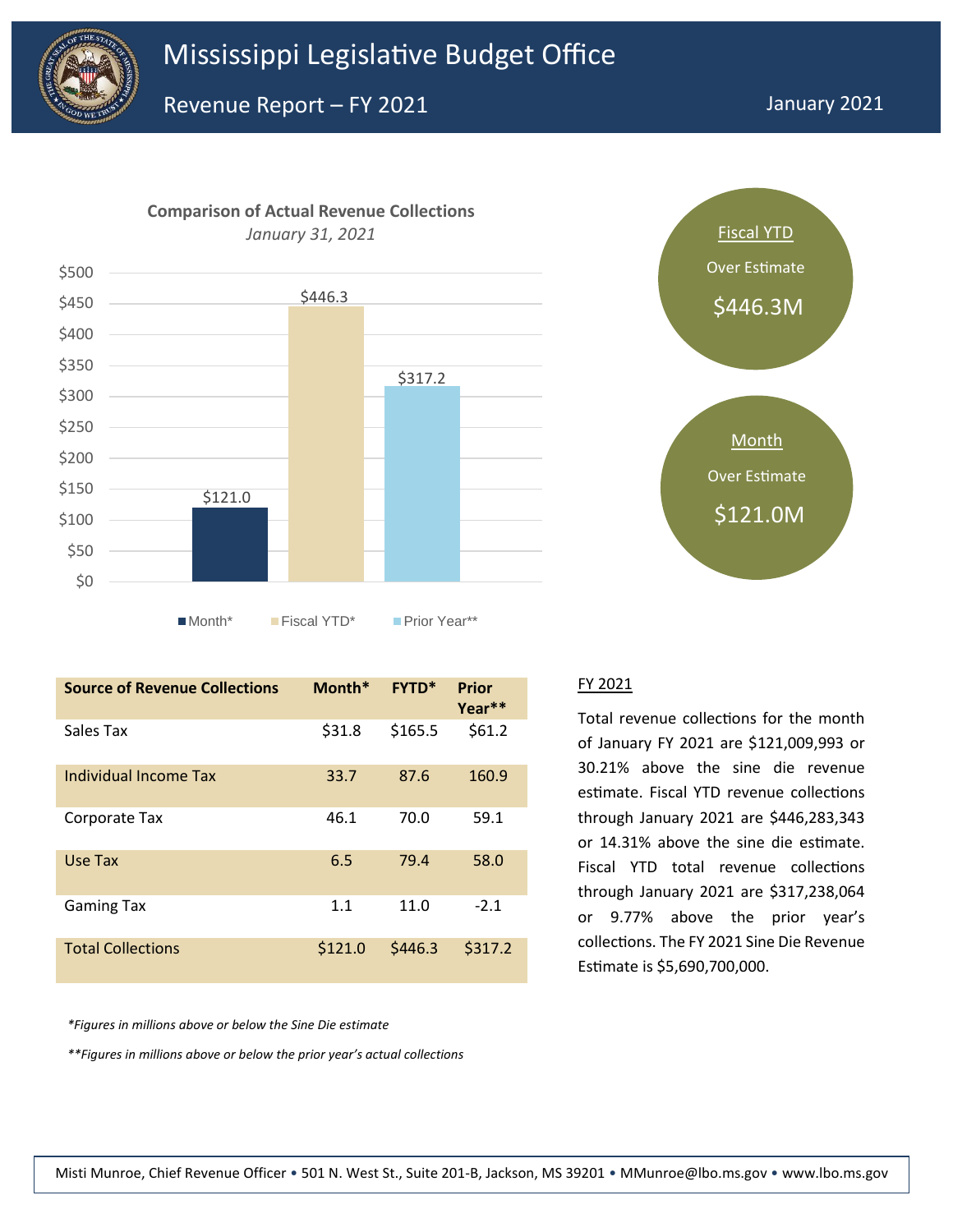#### Page 2 Mississippi Revenue Report



# **Comparison of Actual Revenue Collections by Tax Type**

The graph above compares the actual revenue collections to the sine die revenue estimate for each of the main tax revenue sources. The figures reflect the amount the actual collections for Sales, Individual, Corporate, Use and Gaming taxes were above or below the estimate for the month and fiscal year-to-date. The graph also compares fiscal year-todate actual collections to prior year actual collections, as of January 31, 2021.



**10-Year Historical Total Revenue** 

Use Gaming \*Figures do not include budget reductions or other transfers used to balance the budget. Figures include Attorney General Settlements for FY 2011 – FY 2020.

# **10-Year Historical Revenue Collections by Tax Type**

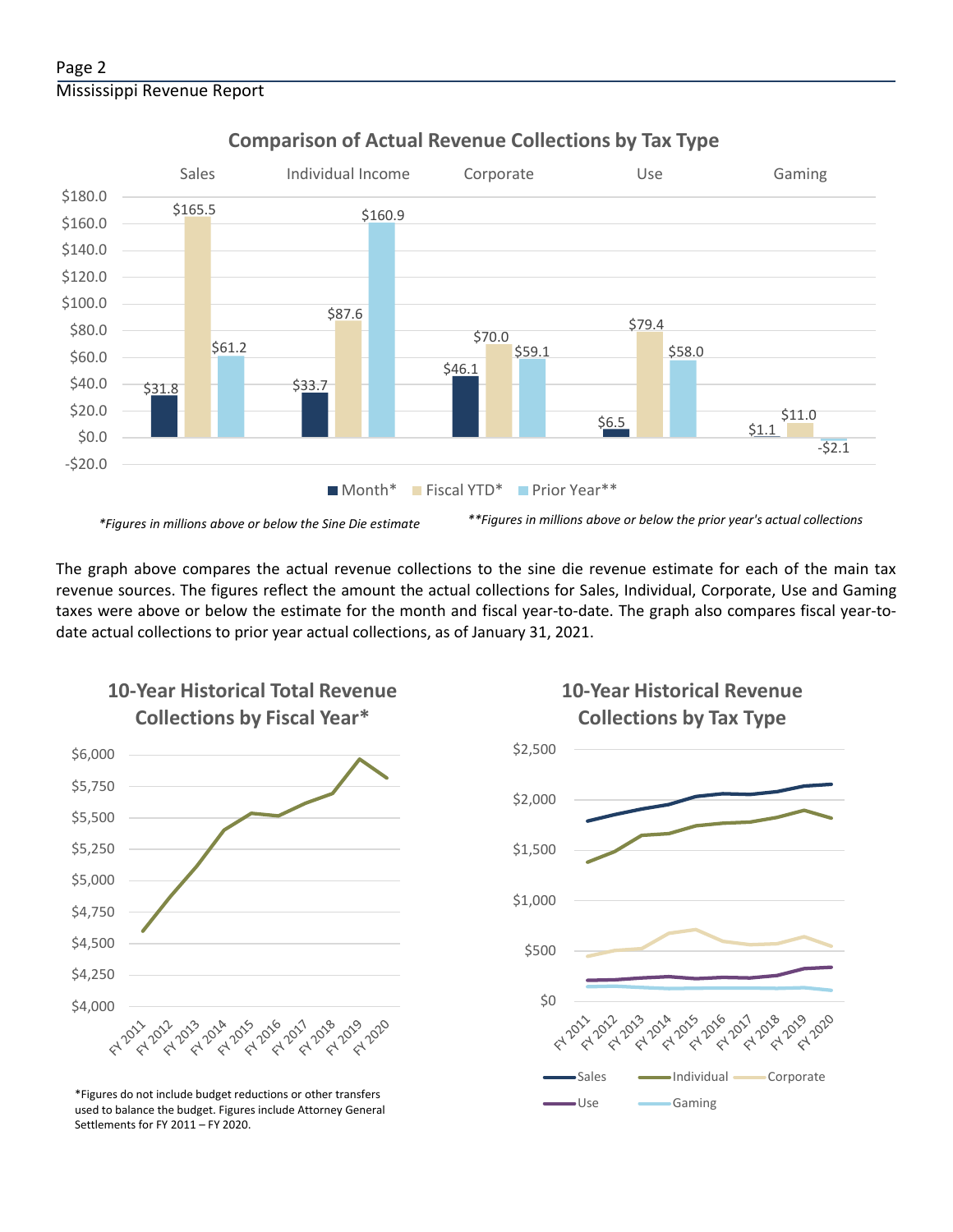#### Page 3

Mississippi Revenue Report

Below is a chart showing FY 2021 year-to-date collections compared to prior year-to-date collections.

|                                        |                        |                        | <b>Over/(Under) Prior Year</b> |             |  |
|----------------------------------------|------------------------|------------------------|--------------------------------|-------------|--|
| <b>Source of Revenue Collections</b>   | FY 2020 July - January | FY 2021 July - January | Amount (\$)                    | % Change    |  |
| Sales Tax                              | \$1,173,473,148        | \$1,234,668,544        | \$61,195,396                   | 5.21%       |  |
| Individual Income Tax                  | 1,123,831,890          | 1,284,696,323          | 160,864,433                    | 14.31%      |  |
| Corporate Income Tax                   | 242,849,238            | 301,929,307            | 59,080,069                     | 24.33%      |  |
| Use Tax                                | 181,318,760            | 239,341,217            | 58,022,457                     | 32.00%      |  |
| <b>Insurance Premium Tax</b>           | 117,000,631            | 127,018,200            | 10,017,569                     | 8.56%       |  |
| Tobacco, ABC & Beer                    | 146,805,568            | 166,370,100            | 19,564,532                     | 13.33%      |  |
| Oil & Gas Severance                    | 16,758,371             | 9,794,040              | (6,964,331)                    | $-41.56%$   |  |
| <b>Gaming Tax</b>                      | 79,379,178             | 77,297,208             | (2,081,970)                    | $-2.62%$    |  |
| Other Dept. of Revenue                 | 27,509,076             | 26,043,867             | (1,465,209)                    | $-5.33%$    |  |
| Other Than Dept. of Revenue            | 102,093,180            | 98,764,737             | (3,328,443)                    | $-3.26%$    |  |
| Sub-Total                              | 3,211,019,040          | 3,565,923,543          | 354,904,502                    | 11.05%      |  |
| <b>All Other Transfers/Collections</b> | 37,666,438             | $\Omega$               | (37,666,438)                   | $-100.00\%$ |  |
| <b>Total</b>                           | \$3,248,685,478        | \$3,565,923,543        | \$317,238,064                  | 9.77%       |  |





\*Figures in millions.

January FY 2021 General Fund collections were \$81,178,229 or 18.44% above January FY 2020 actual collections. Sales tax collections for the month of January were above the prior year by \$16.5M. Individual income tax collections for the month of January were above the prior year by \$38.1M. Corporate income tax collections for the month of January were above the prior year by \$34.4M.

# **Economic Statistics**:  **Economic Statistics**:

| <b>Unemployment Rate</b>           |            |         |           |         |
|------------------------------------|------------|---------|-----------|---------|
|                                    | Latest     | Change  | Frequency | Date    |
| Mississippi                        | 6.2%       | $-0.1$  | Monthly   | Dec-20  |
| <b>United States</b>               | 6.7%       | 0.0     | Monthly   | Dec-20  |
|                                    |            |         |           |         |
| GDP (millions)                     |            |         |           |         |
|                                    | Latest     | Change* | Frequency | Date    |
| Mississippi                        | 101,007    | 34.7%   | Quarterly | 2020:03 |
| <b>United States</b>               | 18,596,500 | 29.9%   | Quarterly | 2020:Q3 |
|                                    |            |         |           |         |
| Mississippi Employment (thousands) |            |         |           |         |
|                                    | Latest     | Change  | Frequency | Date    |
| <b>Total Nonfarm</b>               | 1,141.5    | 0.4%    | Monthly   | Dec-20  |
| <b>Total Private</b>               | 906.8      | 0.3%    | Monthly   | Dec-20  |
|                                    |            |         |           |         |

\*annualized quarterly growth

For a more detailed listing of revenue collections for the State of Mississippi, please see the attached MS Department of Finance and Administration's monthly Revenue Report.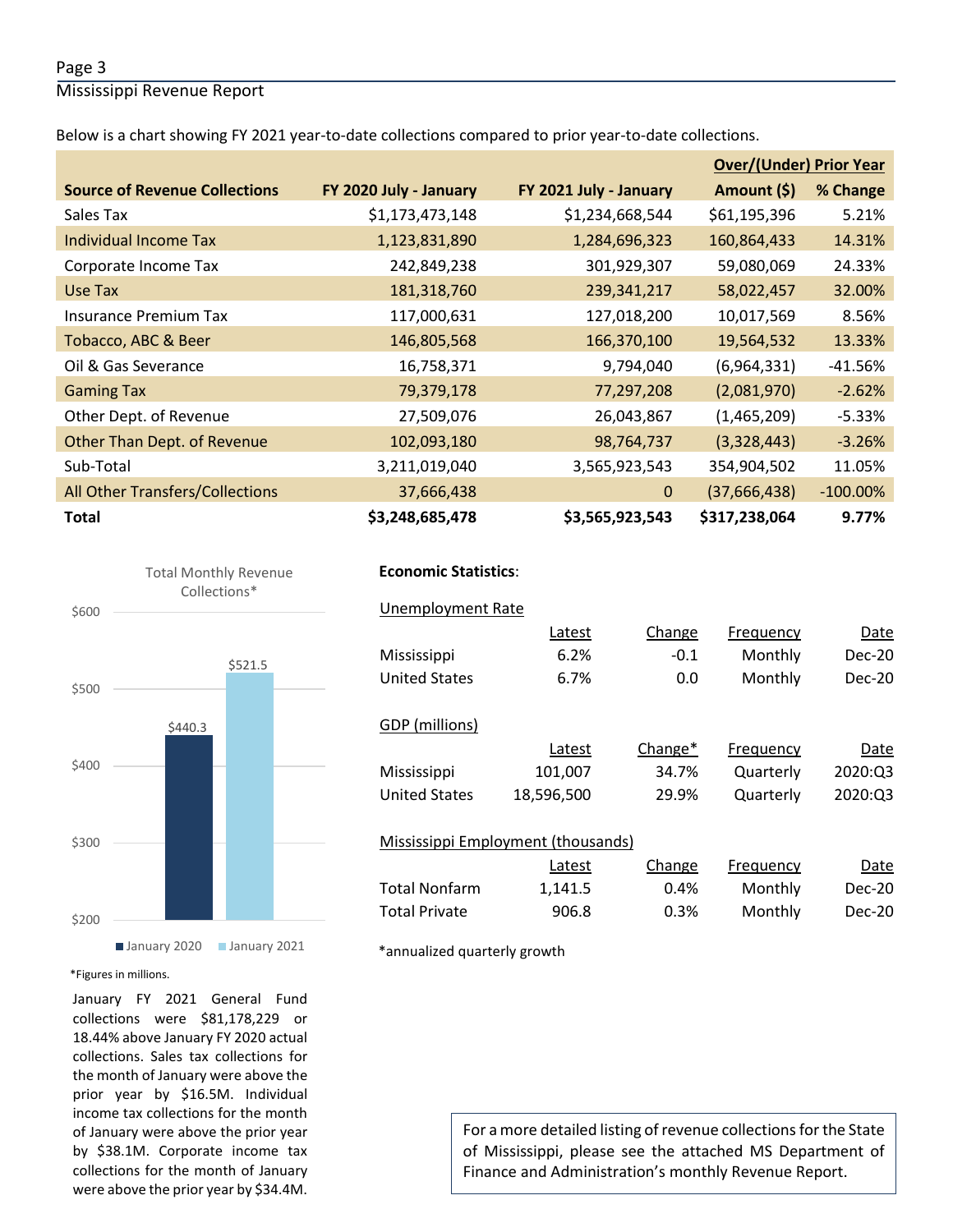# Mississippi Department of Finance and Administration Revenue Report

*As of January 31, 2021*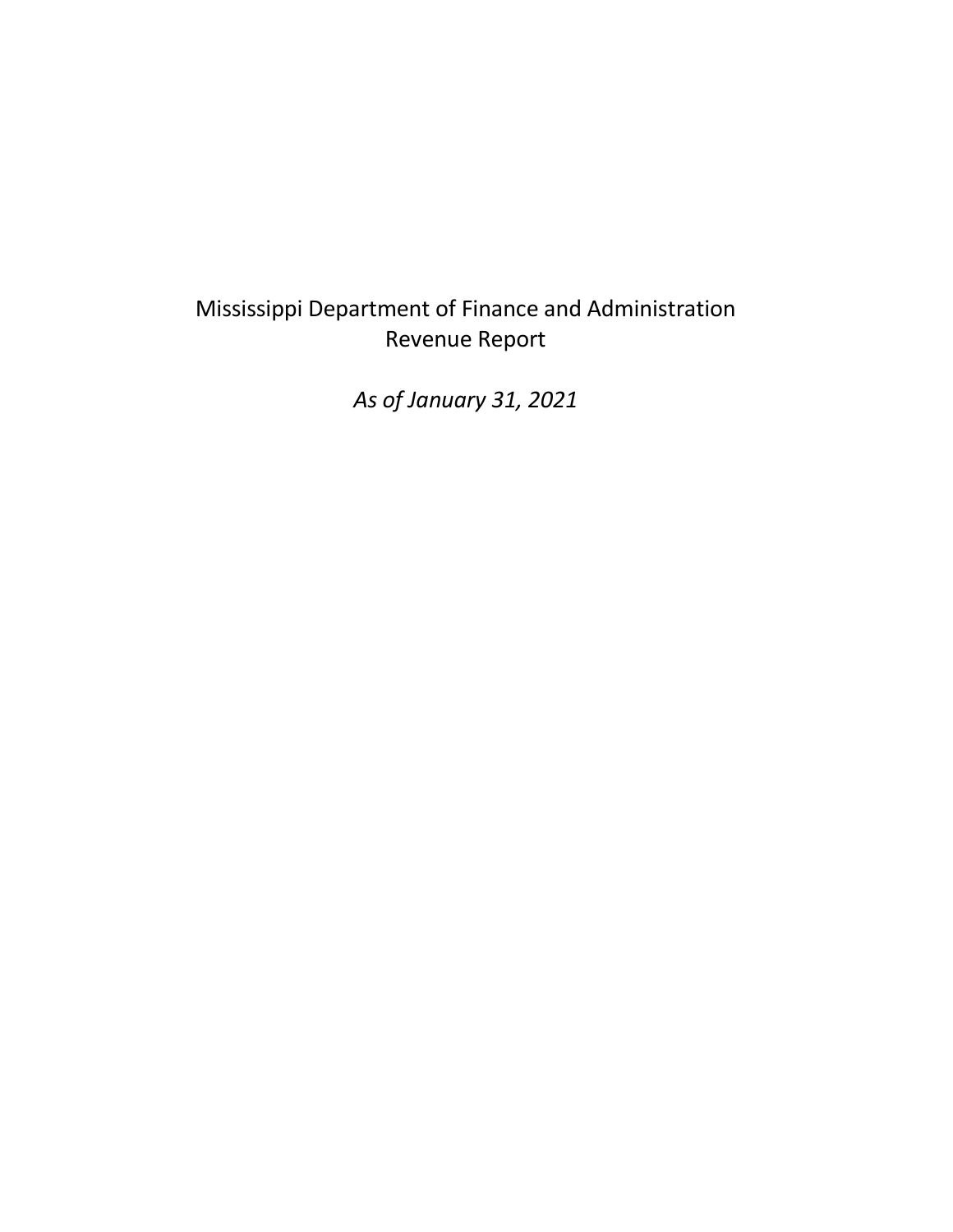Page 1

#### **FISCAL YEAR 2021**

|  |  |  | STATE OF MISSISSIPPI |
|--|--|--|----------------------|
|--|--|--|----------------------|

|                                          |                                  | <b>ACTUAL</b>      |                    |                  | <b>ACTUAL</b>      | OVER OR UNDER           |                |
|------------------------------------------|----------------------------------|--------------------|--------------------|------------------|--------------------|-------------------------|----------------|
|                                          | <b>ACTUAL</b>                    | <b>COLLECTIONS</b> | <b>ESTIMATE</b>    | <b>ESTIMATE</b>  | <b>COLLECTIONS</b> | <b>ESTIMATE TO DATE</b> |                |
|                                          | <b>COLLECTIONS</b>               | $07 - 01 - 19$     | <b>FISCAL YEAR</b> | $07 - 01 - 20$   | $07 - 01 - 20$     |                         |                |
| <b>SOURCE</b>                            | FY 2020                          | $01 - 31 - 20$     | 2021               | $01 - 31 - 21$   | $01 - 31 - 21$     | <b>AMOUNT</b>           | <b>PERCENT</b> |
| DEPT. OF REVENUE COLLECTIONS:            |                                  |                    |                    |                  |                    |                         |                |
| <b>SALES TAX (NET)</b>                   | $\mathbb{S}$<br>2,156,122,116 \$ | 1,173,473,148 \$   | 2,002,600,000 \$   | 1,069,180,000 \$ | 1,234,668,544 \$   | 165,488,544             | 15.48%         |
| INDIVIDUAL INCOME TAX                    | 1,819,610,333                    | 1,123,831,890      | 2,005,000,000      | 1,197,100,000    | 1,284,696,323      | 87,596,323              | 7.32%          |
| CORPORATE INCOME TAX                     | 548,728,829                      | 242,849,238        | 480,700,000        | 231,950,000      | 301,929,307        | 69,979,307              | 30.17%         |
| <b>USE TAX</b>                           | 339,863,553                      | 181,318,760        | 288,400,000        | 159,960,000      | 239, 341, 217      | 79,381,217              | 49.63%         |
| <b>INSURANCE PREMIUM TAX</b>             | 312,762,228                      | 117,000,631        | 320,400,000        | 115,580,000      | 127,018,200        | 11,438,200              | 9.90%          |
| <b>TOBACCO TAX</b>                       | 139,206,037                      | 80,582,877         | 133,700,000        | 78,530,000       | 86,612,623         | 8,082,623               | 10.29%         |
| <b>ABC DIVISION</b>                      | 88,622,555                       | 50,039,828         | 90,800,000         | 52,601,000       | 62,178,206         | 9,577,206               | 18.21%         |
| BEER AND WINE TAX                        | 27,727,976                       | 16,182,863         | 29,000,000         | 17,191,000       | 17,579,271         | 388,271                 | 2.26%          |
| OIL SEVERANCE TAX                        | 21,213,506                       | 15,476,999         | 20,200,000         | 11,781,000       | 8,843,612          | (2,937,388)             | $-24.93%$      |
| NATURAL GAS SEVERANCE TAX                | 1,775,004                        | 1,281,372          | 1,800,000          | 1,050,000        | 950,428            | (99, 572)               | $-9.48%$       |
| <b>AUTO TAG FEES</b>                     | 13,532,878                       | 8,480,463          | 11,500,000         | 6,583,000        | 7,760,996          | 1,177,996               | 17.89%         |
| <b>INSTALLMENT LOAN TAX</b>              | 12,163,289                       | 9,328,903          | 12,200,000         | 9,275,000        | 9,091,728          | (183, 272)              | $-1.98%$       |
| PAYMENT IN LIEU OF TAX                   | 1,200,000                        | $\mathbf{0}$       | 1,200,000          | $\theta$         | $\mathbf{0}$       | $\mathbf{0}$            | $0.00\%$       |
| <b>MISCELLANEOUS</b>                     | 11,235,302                       | 9,699,711          | 11,600,000         | 9,960,000        | 9,191,143          | (768, 857)              | $-7.72%$       |
| <b>GAMING FEES &amp; TAXES</b>           | 110,694,305                      | 79,379,178         | 114,300,000        | 66,300,000       | 77,297,208         | 10,997,208              | 16.59%         |
| TOTAL DEPT. OF REVENUE:                  | 5,604,457,913                    | 3,108,925,860      | 5,523,400,000      | 3,027,041,000    | 3,467,158,806      | 440,117,806             | 14.54%         |
| OTHER THAN DEPT. OF REVENUE COLLECTIONS: |                                  |                    |                    |                  |                    |                         |                |
| <b>INTEREST ON INVESTMENTS</b>           | 29,331,625                       | 18,510,016         | 14,500,000         | 8,188,200        | 7,477,812          | (710, 388)              | $-8.68%$       |
| HIGHWAY SAFETY PATROL                    | 18,430,959                       | 10,983,980         | 18,700,000         | 10,712,000       | 11,243,973         | 531,973                 | 4.97%          |
| <b>INSURANCE TAX</b>                     | 28,925,611                       | 19,089,598         | 29,200,000         | 17,649,000       | 22,175,879         | 4,526,879               | 25.65%         |
| LICENSES, FEES, PERMITS                  | 51,188,639                       | 26,514,437         | 52,000,000         | 24,802,000       | 33,178,441         | 8,376,441               | 33.77%         |
| <b>CRIME TAX/ASSESSMENT</b>              | 37,173,545                       | 22,163,413         | 43,500,000         | 24,887,000       | 20,198,853         | (4,688,147)             | $-18.84%$      |
| <b>MISCELLANEOUS</b>                     | 2,384,485                        | 1,140,333          | 2,400,000          | 1,410,000        | 1,226,226          | (183, 774)              | $-13.03%$      |
| <b>GAMING FEES &amp; TAXES</b>           | 5,184,698                        | 3,691,403          | 7,000,000          | 4,951,000        | 3,263,552          | (1,687,448)             | $-34.08%$      |
| TOTAL OTHER THAN DOR:                    | 172,619,561                      | 102,093,180        | 167,300,000        | 92,599,200       | 98,764,737         | 6,165,537               | 6.66%          |
| <b>TOTAL GF - (Sine Die) COLLECTIONS</b> | 5,777,077,474                    | 3,211,019,040      | 5,690,700,000      | 3,119,640,200    | 3,565,923,543      | 446,283,343             | 14.31%         |
| SETTLEMENTS/OTHER                        | 36,481,061                       | 36,481,061         |                    |                  | 0                  |                         | $0.00\%$       |
| <b>WCSR TRANSFER IN</b>                  | $\theta$                         | $\theta$           |                    |                  |                    |                         | $0.00\%$       |
| OTHER NON BUDGET TRANSFER IN             | 3,569,628                        | 1,185,377          |                    |                  |                    |                         | $0.00\%$       |
| TRANSFER IN (BUD RED)                    |                                  |                    |                    |                  |                    |                         | $0.00\%$       |
| OTHER BUDGETED GF COLLECTIONS            |                                  |                    |                    |                  |                    |                         | $0.00\%$       |
| TOTAL GENERAL FUND:                      | 5,817,128,163 \$<br>S            | 3,248,685,478 \$   | 5,690,700,000 \$   | 3,119,640,200 \$ | 3,565,923,543 \$   | 446,283,343             | 14.31%         |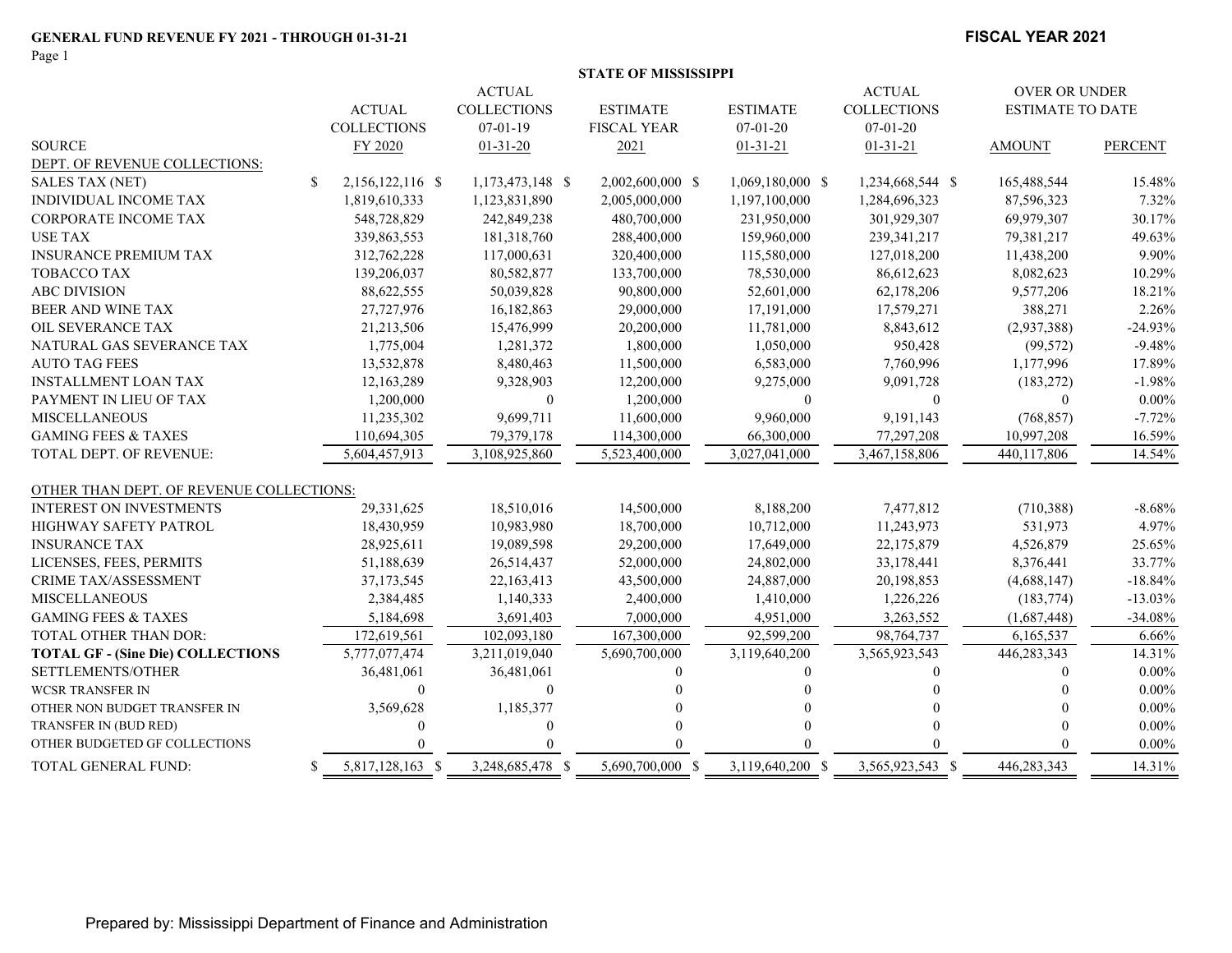#### **GENERAL FUND REVENUE FY 2021 - THROUGH 01-31-21 COMPARISON TO PRIOR YEAR COLLECTIONS**

Page 2

|                                          |                      |                | $07-01-19$       | $07 - 01 - 20$   | <b>INCREASE OR DECREASE</b> |                |
|------------------------------------------|----------------------|----------------|------------------|------------------|-----------------------------|----------------|
|                                          | January              | January        | <b>TO</b>        | <b>TO</b>        | OVER OR UNDER PRIOR YEAR    |                |
| <b>SOURCE</b>                            | 2020                 | 2021           | $01 - 31 - 20$   | $01 - 31 - 21$   | <b>AMOUNT</b>               | <b>PERCENT</b> |
| DEPT. OF REVENUE COLLECTIONS:            |                      |                |                  |                  |                             |                |
| <b>SALES TAX (NET)</b>                   | \$<br>202,680,003 \$ | 219,176,904 \$ | 1,173,473,148 \$ | 1,234,668,544 \$ | 61,195,396                  | 5.21%          |
| INDIVIDUAL INCOME TAX                    | 113,676,769          | 151,728,423    | 1,123,831,890    | 1,284,696,323    | 160,864,433                 | 14.31%         |
| CORPORATE INCOME TAX                     | 21,591,806           | 56,015,026     | 242,849,238      | 301,929,307      | 59,080,069                  | 24.33%         |
| <b>USE TAX</b>                           | 35,606,296           | 34,841,160     | 181,318,760      | 239,341,217      | 58,022,457                  | 32.00%         |
| <b>INSURANCE PREMIUM TAX</b>             | 134,008              | 86             | 117,000,631      | 127,018,200      | 10,017,569                  | 8.56%          |
| <b>TOBACCO TAX</b>                       | 11,803,819           | 11,362,724     | 80,582,877       | 86,612,623       | 6,029,746                   | 7.48%          |
| <b>ABC DIVISION</b>                      | 9,183,301            | 9,087,534      | 50,039,828       | 62,178,206       | 12,138,378                  | 24.26%         |
| BEER AND WINE TAX                        | 1,992,699            | 2,500,187      | 16,182,863       | 17,579,271       | 1,396,409                   | 8.63%          |
| OIL SEVERANCE TAX                        | 2,089,501            | 1,360,096      | 15,476,999       | 8,843,612        | (6,633,387)                 | $-42.86%$      |
| NATURAL GAS SEVERANCE TAX                | 193,118              | 186,983        | 1,281,372        | 950,428          | (330, 944)                  | $-25.83%$      |
| <b>AUTO TAG FEES</b>                     | 953,567              | 925,322        | 8,480,463        | 7,760,996        | (719, 468)                  | $-8.48%$       |
| <b>INSTALLMENT LOAN TAX</b>              | 2,999,772            | 3,115,268      | 9,328,903        | 9,091,728        | (237, 175)                  | $-2.54%$       |
| PAYMENT IN LIEU OF TAX                   | $\theta$             | $\Omega$       | $\theta$         | $\theta$         | $\Omega$                    | $0.00\%$       |
| <b>MISCELLANEOUS</b>                     | 562,987              | 393,719        | 9,699,711        | 9,191,143        | (508, 568)                  | $-5.24%$       |
| <b>GAMING FEES &amp; TAXES</b>           | 13,015,311           | 12,054,632     | 79,379,178       | 77,297,208       | (2,081,970)                 | $-2.62%$       |
| TOTAL DEPT. OF REVENUE:                  | 416,482,959          | 502,748,063    | 3,108,925,860    | 3,467,158,806    | 358,232,946                 | 11.52%         |
| OTHER THAN DEPT. OF REVENUE COLLECTIONS: |                      |                |                  |                  |                             |                |
| <b>INTEREST ON INVESTMENTS</b>           | 3,743,114            | 778,759        | 18,510,016       | 7,477,812        | (11,032,205)                | $-59.60\%$     |
| <b>HIGHWAY SAFETY PATROL</b>             | 1,707,639            | 1,497,486      | 10,983,980       | 11,243,973       | 259,993                     | 2.37%          |
| <b>INSURANCE TAX</b>                     | 4,203,268            | 4,616,393      | 19,089,598       | 22,175,879       | 3,086,281                   | 16.17%         |
| LICENSES, FEES, PERMITS                  | 8,658,672            | 8,690,356      | 26,514,437       | 33,178,441       | 6,664,004                   | 25.13%         |
| CRIME TAX/ASSESSMENT                     | 5,043,790            | 2,274,765      | 22,163,413       | 20,198,853       | (1,964,560)                 | $-8.86%$       |
| <b>MISCELLANEOUS</b>                     | 186,436              | 182,021        | 1,140,333        | 1,226,226        | 85,894                      | 7.53%          |
| <b>GAMING FEES &amp; TAXES</b>           | 308,885              | 725,150        | 3,691,403        | 3,263,552        | (427, 850)                  | $-11.59%$      |
| <b>TOTAL OTHER THAN:</b>                 | 23,851,805           | 18,764,930     | 102,093,180      | 98,764,737       | (3,328,444)                 | $-3.26%$       |
| <b>TOTAL GF - (Sine Die) COLLECTIONS</b> | 440,334,764          | 521,512,993    | 3,211,019,040    | 3,565,923,543    | 354,904,502                 | 11.05%         |
| SETTLEMENTS/OTHER                        |                      | $\Omega$       | 36,481,061       | 0                | (36, 481, 061)              | $-100.00\%$    |
| WCSR TRANSFER IN                         |                      |                | $\mathbf{0}$     |                  | $\Omega$                    | $0.00\%$       |
| OTHER NON BUDGET TRANSFER IN             |                      | $\Omega$       | 1,185,377        |                  | (1, 185, 377)               | $-100.00\%$    |
| TRANSFER IN (BUD RED)                    |                      | $\Omega$       | $\theta$         |                  | $\theta$                    | $0.00\%$       |
| OTHER BUDGETED GF COLLECTIONS            |                      | $\Omega$       |                  |                  | $\Omega$                    | $0.00\%$       |
| TOTAL GENERAL FUND:                      | \$<br>440,334,764 \$ | 521,512,993 \$ | 3,248,685,478 \$ | 3,565,923,543 \$ | 317,238,064                 | 9.77%          |